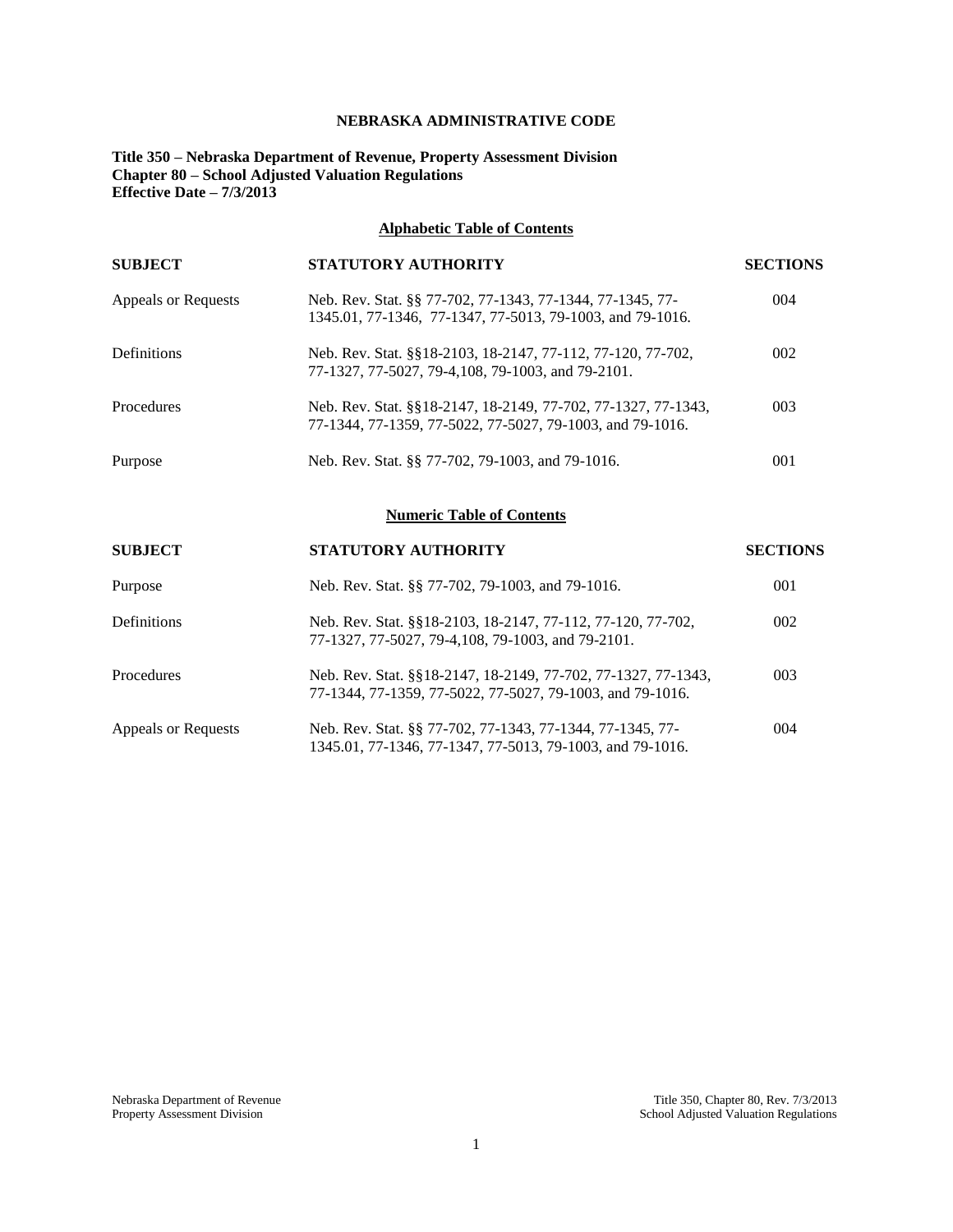## **Title 350 – Nebraska Department of Revenue, Property Assessment Division Chapter 80 – School Adjusted Valuation Regulations**

#### REG-80-001 PURPOSE

001.01 These regulations specify the requirements and procedures of the Property Tax Administrator and Tax Commissioner in establishing the adjusted valuation pursuant to the Tax Equity and Educational Opportunities Support Act, see Neb. Rev. Stat. § 79-1003(2), for each local system and school district in Nebraska. The purpose of school adjusted valuation in the state aid formula is to reflect, as nearly as possible, the fully assessable value for each local system or school district, pursuant to Neb. Rev. Stat. § 79-1016(3).

The Property Tax Administrator determines the assessment level for each local system or school district, relying primarily on two sources of information: a comprehensive ratio study developed in compliance with professionally-accepted mass appraisal techniques; and an ongoing review of assessment practices within each county by the Nebraska Department of Revenue, Property Assessment Division.

The techniques used in the development and use of a ratio study are described in the 2013 Standard on Ratio Studies, issued by the International Association of Assessing Officers (IAAO). This Standard suggests that ratio studies require a statistically reliable sample of sales to represent the level of value for the jurisdiction being measured.

The IAAO publications referred to are available to the public and maintained at the Department's office in Lincoln, Nebraska, for viewing during normal business hours.

Neb. Rev. Stat. §§ 77-702, 79-1003, and 79-1016.

#### REG-80-002 DEFINITIONS

002.01 Centrally assessed property means property valued by the Division. For purposes of school adjusted value, centrally assessed property includes owned or leased operating property of railroad companies and public service entities.

002.02 Clerical error means transposition of numbers, mathematical error, computer malfunction causing programming and printing errors, data entry error, items of real property other than land identified on the wrong parcel, incorrect ownership, or certification of an incorrect valuation to political subdivisions, pursuant to Neb. Rev. Stat. § 77-128.

002.03 Direct equalization means the process of converting the level of value for a class or subclass of real property into an adjustment factor, and changing the assessed values of real property in the class or subclass to more closely reflect the level of assessment required in Nebraska statutes.

002.04 Division means the Property Assessment Division of the Nebraska Department of Revenue.

002.05 Indirect equalization means the process of estimating the total taxable valuation in a jurisdiction.

002.06 Local system means a learning community, unified system, a Class VI school district and the associate Class I school districts, or a Class II, III, IV, or V school district and any affiliated Class I school districts or portions of Class I school districts.

002.07 Learning community means a political subdivision which shares the territory of member school districts and is governed by a learning community coordinating council. The fiscal year for a learning community is the same as for member school districts. For purposes of state aid calculations, the learning community designation

Nebraska Department of Revenue Title 350, Chapter 80, Rev. 7/3/2013<br>Property Assessment Division and Title 350, Chapter 80, Rev. 7/3/2013 School Adjusted Valuation Regulations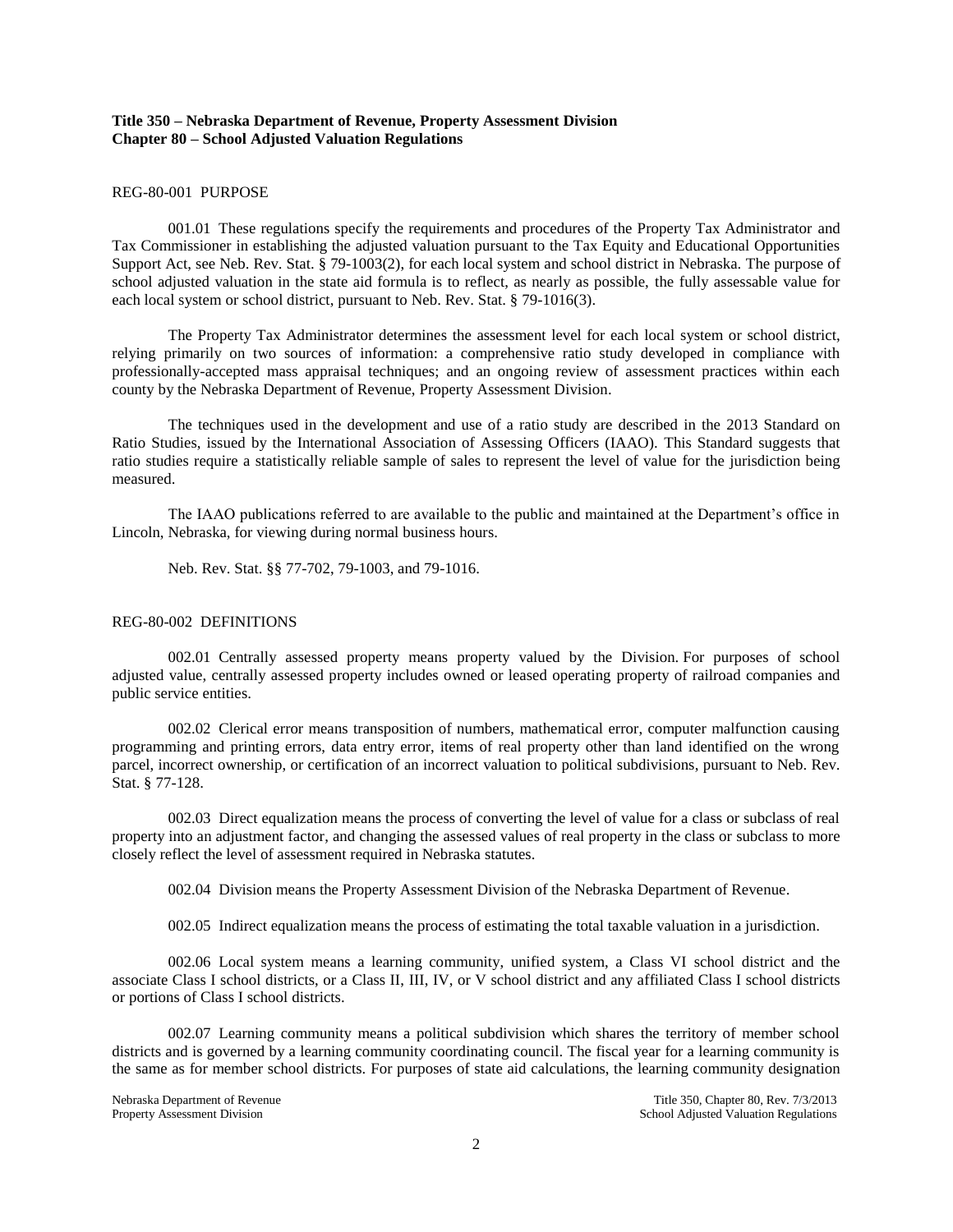takes effect in the second full school fiscal year after becoming a learning community and each school fiscal year thereafter, pursuant to Neb. Rev, Stat. § 79-1003(27).

002.07 Redevelopment project value means the assessed value of the taxable real property in a redevelopment project for the year prior to the effective date of the provision dividing the ad valorem tax pursuant to Neb. Rev. Stat. § 18-2147.

002.08 School district means any Class I, II, III, IV, V, or VI school district and a unified system as defined in Neb. Rev. Stat. § 79-4,108.

002.09 Value strata means a grouping of properties with similar assessed values, such as all properties assessed from \$0 to \$25,000, \$25,000 to \$50,000, and \$50,000 to \$100,000.

Neb. Rev. Stat. §§18-2103, 18-2147, 77-112, 77-120, 77-702, 77-1327, 77-5027, 79-4,108, 79-1003, and 79-2101.

#### REG-80-003 PROCEDURES

003.01 On or before August 25 of each year, the county assessor must certify to the Property Tax Administrator the total taxable value including centrally assessed values, by each school district in the county for the current assessment year on forms prescribed by the Tax Commissioner. The county assessor may amend the filing for changes made to the taxable valuation of the school district in the county if corrections or errors on the original certification are discovered. Amendments must be certified to the Property Tax Administrator on or before September 30.

003.01A Establishment of the school adjusted valuations for real property is based on the level of value as defined in REG-12-002 for each class or subclass, determined from an analysis of the assessment/sales ratio study, assessment practices, or any other studies and information developed by the Property Tax Administrator that are in compliance with professionally-accepted mass appraisal techniques.

003.02 The Property Tax Administrator determines the real property adjustment factors, for purposes of school adjusted valuation.

003.02A For residential property, including rural residential, recreational property, commercial property, industrial property, agricultural residences, farm home site land, agricultural improvements, farm site land, and minerals, the adjustment factor is 96% divided by the level of value for each local system or school district, in whole or in part.

003.02B For agricultural and horticultural land, as defined by Neb. Rev. Stat. § 77-1359, the adjustment factor is 72% divided by the level of value for each local system or school district, in whole or in part.

003.02B(1) For agricultural and horticultural land that receives a special valuation pursuant to Neb. Rev. Stat. § 77-1344, the adjustment factor is 72% of the special valuation as defined in Neb. Rev. Stat. § 77-1343 divided by the level of value for each local system or school district, in whole or in part.

003.02C For centrally assessed real property, the adjustment factor is 96% divided by the level of value for railroad companies and public service entities as determined by the Tax Equalization and Review Commission during the annual statewide equalization proceedings.

003.02D If the level of value cannot be determined for the class or subclass of real property, no adjustment will be made.

Nebraska Department of Revenue Title 350, Chapter 80, Rev. 7/3/2013 Property Assessment Division **School Adjusted Valuation Regulations** School Adjusted Valuation Regulations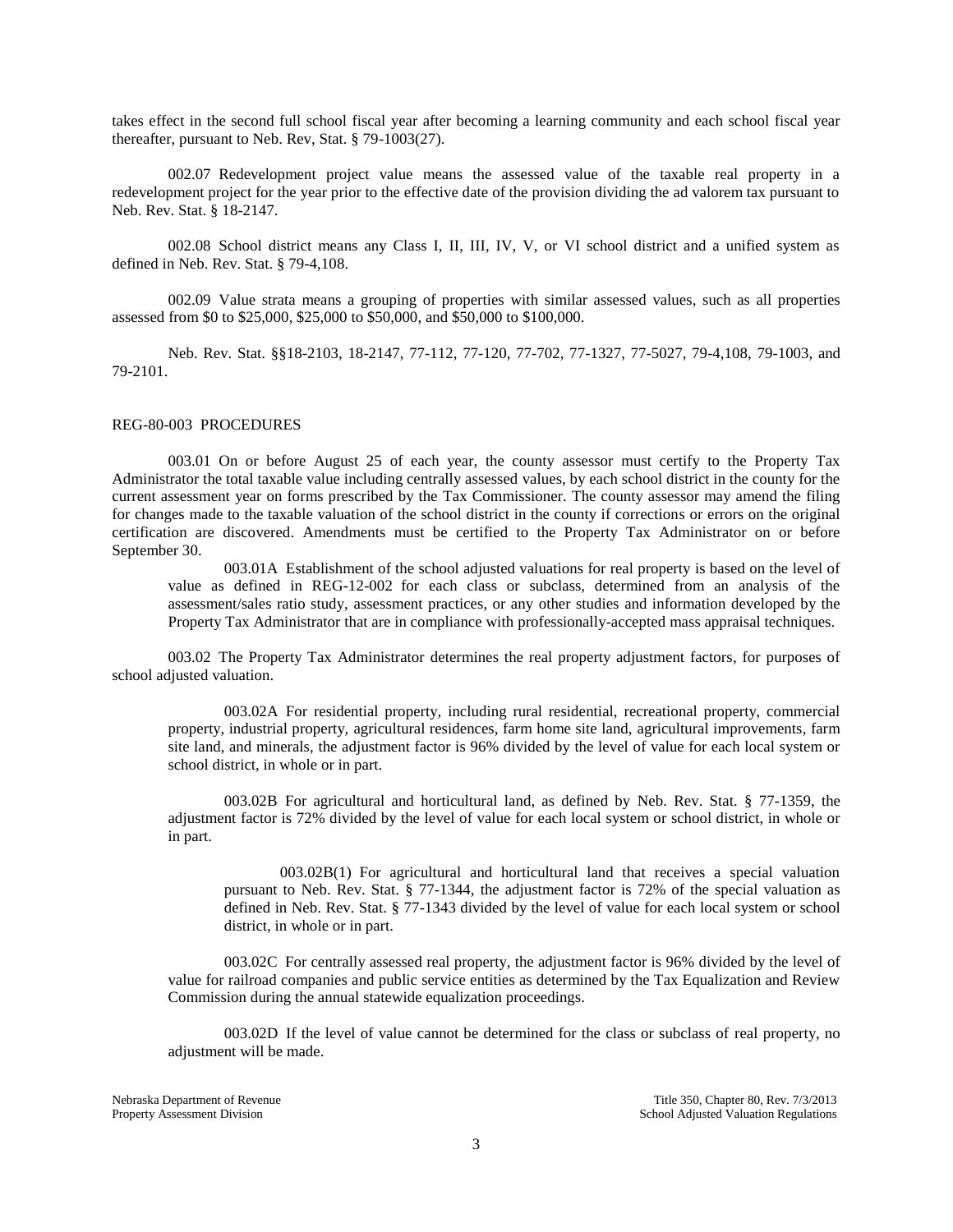003.03 To determine the school adjusted value for real property by class in each local system or school district, the adjustment factors are applied to the total assessed valuation of the class, minus any redevelopment project value of the class, as reported to the Property Tax Administrator by the county assessor. For centrally assessed property, the adjustment factor is applied to the real property and the franchise value portion of the assessed value of railroad companies and public service entities.

003.04 Real property which is part of a redevelopment project value is not adjusted by the Property Tax Administrator, pursuant to Neb. Rev. Stat. § 18-2149.

003.05 To determine the total adjusted valuation by each local system or school district for certification to the Department of Education, the Property Tax Administrator adds to the adjusted real property valuation the total net book value for all taxable personal property, including the net book personal property of railroad companies and public service entities, and any redevelopment project value in each local system or school district.

003.06 The Property Tax Administrator determines the level of value for the local system or school district, by county and by various classes of property, based upon an analysis of assessment/sales ratio studies and other studies developed by the Property Tax Administrator, in compliance with professionally-accepted mass appraisal techniques, as required by Neb. Rev. Stat. § 77-1327.

003.06A Assessment/sales ratio studies are developed pursuant to Neb. Rev. Stat. § 77-1327 and Chapter 12, Sales File Regulations.

003.06B Assessment practice studies are developed pursuant to Neb. Rev. Stat. § 77-5027 and Chapter 17, Report and Opinion Regulations.

003.07 The weighted mean ratio, is the preferred measure of central tendency in determining the assessment level for purposes of school adjusted valuation because of its dollar-weighting feature useful in determining the fully assessable value of a local system or school district. To address the potential influences of high dollar sales in the weighted mean calculation, the Property Tax Administrator may analyze by value strata if it is determined that assessment levels vary among the spectrum of property values.

003.07A The weighted mean ratio is calculated by: (1) totaling the assessed values; (2) totaling the sales prices; and (3) dividing the total assessed values by the total sales prices.

003.08 The Property Tax Administrator will analyze both the assessment practices and statistical information available for each local system or school district in whole or in part within the county to determine if the valuation practices in the district are consistent with the county as a whole. This analysis determines whether the data available to the Property Tax Administrator regarding the level of value and quality of assessment is an adequate representation of the level of value and quality of assessment within each local system or school district in the county.

> 003.08A If the Property Tax Administrator determines the data regarding the level of value for the county does not adequately represent a particular local system or school district within the county, the Property Tax Administrator will document that information and provide an explanation of the factors led to that conclusion.

> 003.08B If the data available is sufficient to represent the level of value and quality of assessment for a particular local system or school district, the level of value for the district will be determined based on a comparison to the level of value of the county. If the two measures are reasonably similar, the level of value for the county will be used.

> 003.08C If, in the opinion of the Property Tax Administrator, the weighted mean ratio does not accurately reflect the assessment level for the class of property in a school district based on his or her knowledge of assessment practices in the county, or if the assessment/sales ratio studies

Nebraska Department of Revenue Title 350, Chapter 80, Rev. 7/3/2013 Property Assessment Division **School Adjusted Valuation Regulations** School Adjusted Valuation Regulations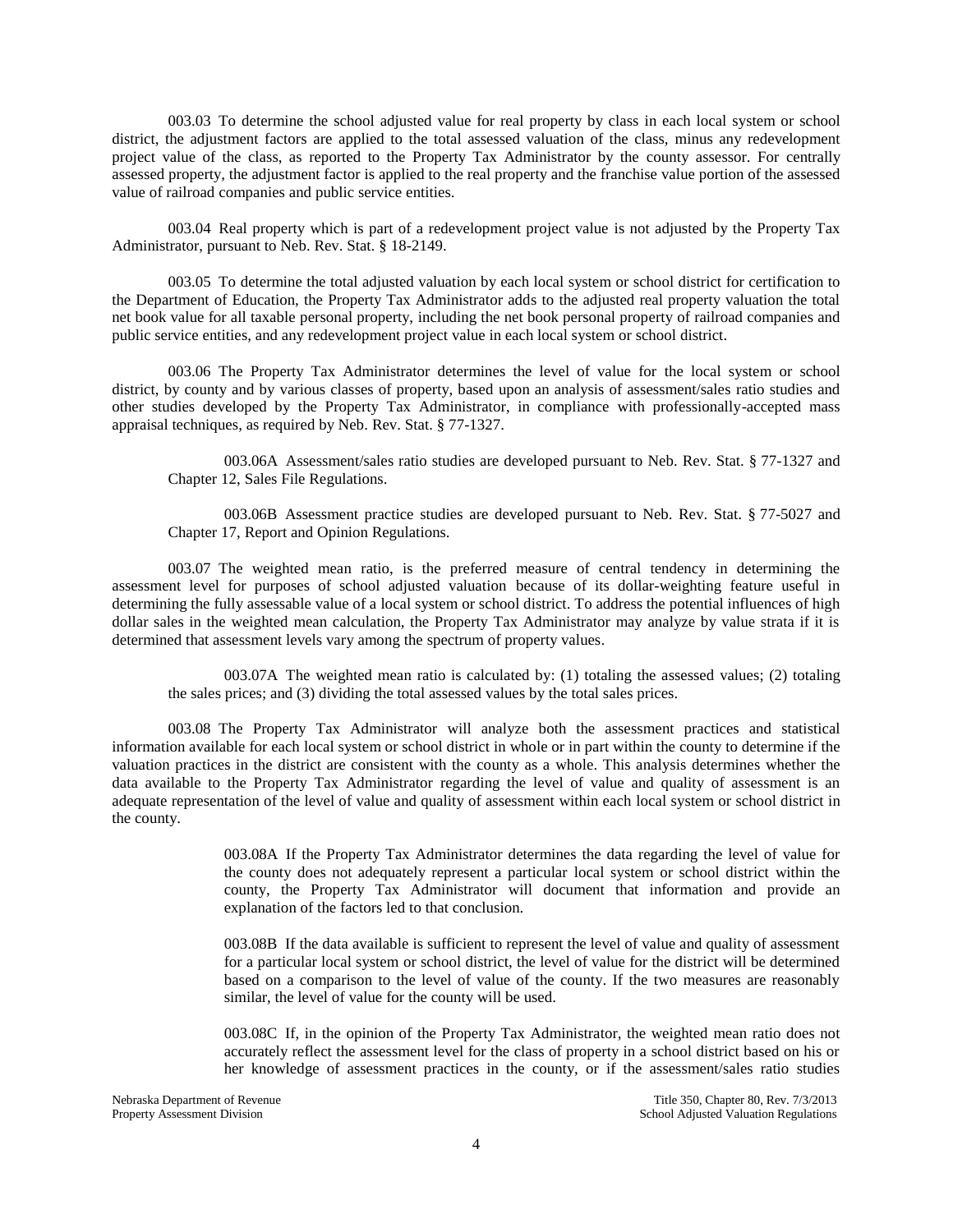indicate an unrepresentative sample of sold parcels, the Property Tax Administrator may use an alternative method to determine the assessment level in the local system or school district. Any alternative method adopted by the Property Tax Administrator must rely on professionallyaccepted mass appraisal techniques.

Neb. Rev. Stat. §§18-2147, 18-2149, 77-702, 77-1327, 77-1343, 77-1344, 77-1359, 77-5022, 77-5027, 79- 1003, and 79-1016.

#### REG-80-004 APPEALS OR REQUESTS

004.01 On or before November 10, any local system may file with the Tax Commissioner written objections to the adjusted valuations, stating the reasons why the adjusted valuations are not the valuations required by Neb. Rev. Stat. § 79-1016.

004.02 The Tax Commissioner will establish a time for hearing the written objections of each objecting local system at the office of the Tax Commissioner. At the hearing, both parties will be allowed to introduce any evidence that is relevant and necessary for determining the adjusted valuation.

004.03 The burden of proof in the hearings is on the party protesting the Division's determination of adjusted valuation. The Division's determination is presumed correct, unless competent evidence is presented to the contrary. If competent evidence is produced by the protesting party, the reasonableness of the Division's action in determining adjusted valuation becomes one of fact based upon all of the evidence presented.

004.04 In rebutting the presumption that the Division's determination of the adjusted valuation is correct, the protesting party must show by clear and convincing evidence that the Division's determination was the result of a systematic exercise of intentional will or failure of plain duty, and not mere errors of judgment or a difference of opinion.

004.05 Based upon the evidence introduced at the hearing, the Tax Commissioner must enter a written order upholding or changing the adjusted valuations. On or before the following January 1, the Tax Commissioner must certify the order to the Department of Education and mail a copy of the written order to the local system within seven days after the date of the order.

004.06 Any final determination of the Tax Commissioner under this regulation may be appealed within 30 days after the date of the order to the Tax Equalization and Review Commission, pursuant to Neb. Rev. Stat. § 77-5013.

004.07 On or before November 10, any local system or county official may file with the Tax Commissioner a written request for a nonappealable correction of the adjusted valuation due to clerical error or valuation adjustment due to qualification or nonqualification of special valuation for agricultural and horticultural land, pursuant to Neb. Rev. Stat. §§ 77-1343 to 77-1347.01. On or before the following January 1, the Tax Commissioner must approve or deny the request. If approved, the corrected adjusted valuations must be recertified to the Department of Education with a copy forwarded to the local system and county official.

004.08 On or before May 31 of the year following the certification of the adjusted valuations to the Department of Education, any local system or county official may file a nonappealable request with the Tax Commissioner for a correction to the adjusted valuation of a local system or school district. The adjustment may only be based upon corrections to the tax list that changed the assessed valuations of taxable properties within that local system or school district.

004.09 Upon receiving the written request, the Tax Commissioner must notify the county assessor, or multiple county assessors if the school district extends into more than one county, of the request. The Property Tax